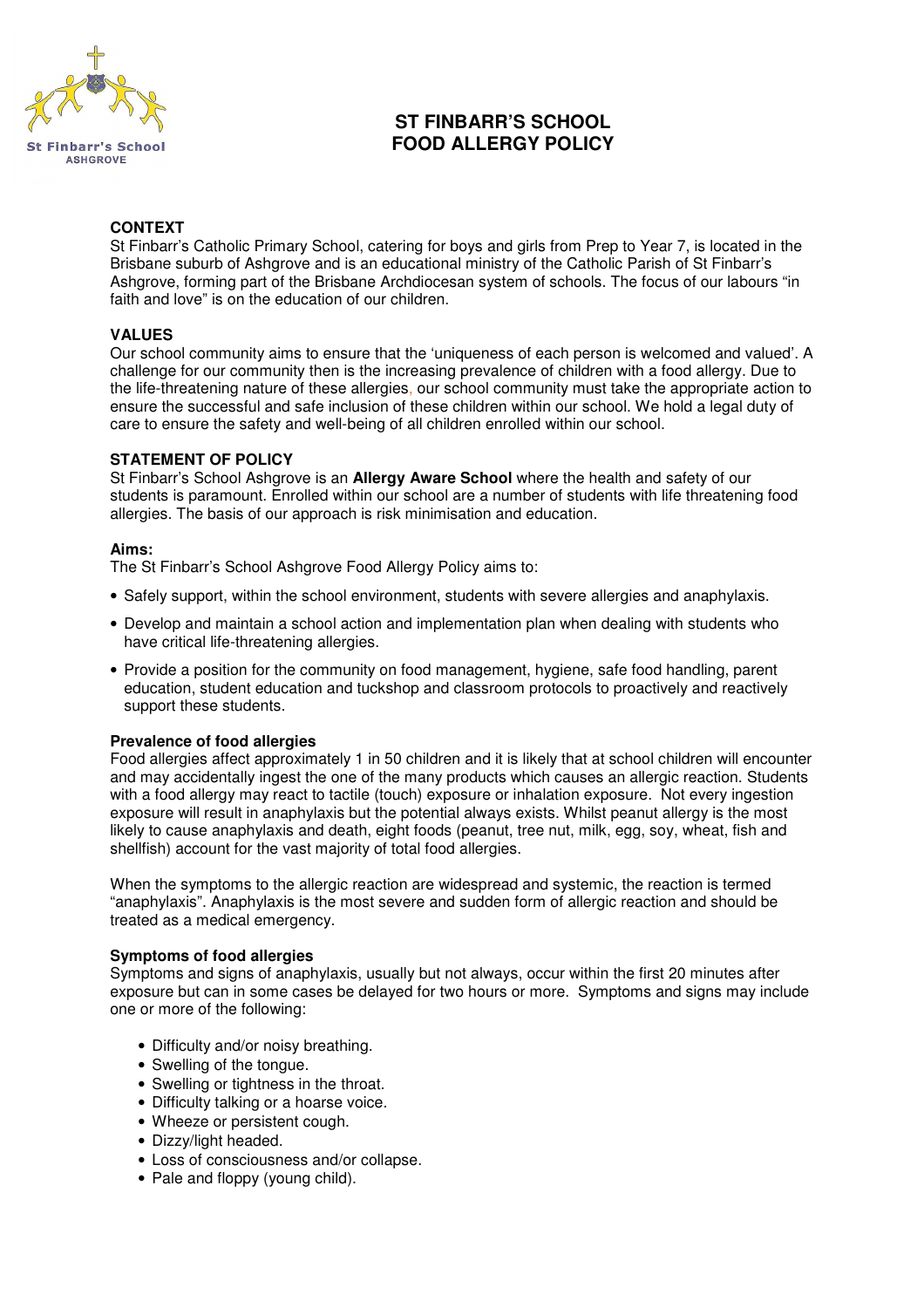## **PREVENTION STRATEGIES**

### *School Community*

- As an "Allergy Aware School" no peanuts, peanut paste, peanut butter (including "dippers"), nuts, "Nutella" spread or nutty muesli bars are permitted within the school.
- The school tuckshop will not sell nut products. Any products that may contain nut traces will be clearly identified as such. Families who supply home-baking for tuckshop will be reminded of this through the school newsletter. We would ask for and encourage providing a list of ingredients of home bake to be provided to the tuckshop.
- New families are informed of this policy when starting at the school, with reminders published regularly in the newsletter, at our Orientation Day and on our Parent Information nights.

# *Students*

- Education about food safety and the seriousness and potential life-threatening nature of allergies takes place within the classroom environment. Staff training - as part of the KLA - Health Physical Education - staff will be inserviced.
- Students are encouraged to wash hands after eating and soap dispensers are provided.
- If any potentially harmful food is brought to school by mistake children are encouraged to inform the classroom or duty teacher so that risks may be minimised.
- All students are reminded that it is best not to share or swap food.
- Any inappropriate behaviour relating to an "at risk" student's food allergy will be taken seriously and dealt with immediately by the teacher on duty and reported to a member of the Administration Team.

### *Staff*

- School staff will undergo regular anaphylaxis first aid training including the identification of signs and symptoms of an allergic reaction and use of appropriate medication to cater for these situations. eg. EpiPen.
- Individual anaphylaxis plan posters for children with a food allergy are posted in the staff room, sick bay and in the class rooms of 'at risk' students. The medical details, including a photograph, of each child with a food allergy will also be contained in each of the two "Medical Alert" folders. Regular and relief staff are expected to familiarise themselves with these.
- EpiPen and anaphylaxis plan kits are required to be taken to school excursions and sporting events. A mobile or other communication device must be available on each trip for emergency calls.
- School staff are requested to avoid bringing peanut paste or nuts to school in keeping with the whole school policy.
- The school staff must make parents aware of atypical school occasions (as children get older there are more occasions when food will just arrive without notice) and events where changes to exposure to allergy foods are increased. These include, but are not limited to: student birthdays/farewells when parents might bring in cakes or iceblocks for the class; sport or swimming carnivals, school dances and other events not held at the school premises where food supervision is more difficult and students use outside tuckshops; craft days; class market stalls; class celebrations; sausage sizzles; fundraisers and mission days where students or others may bring and share or sell food brought from home; Christmas and Easter where students and staff may swap chocolates, lollies or presents.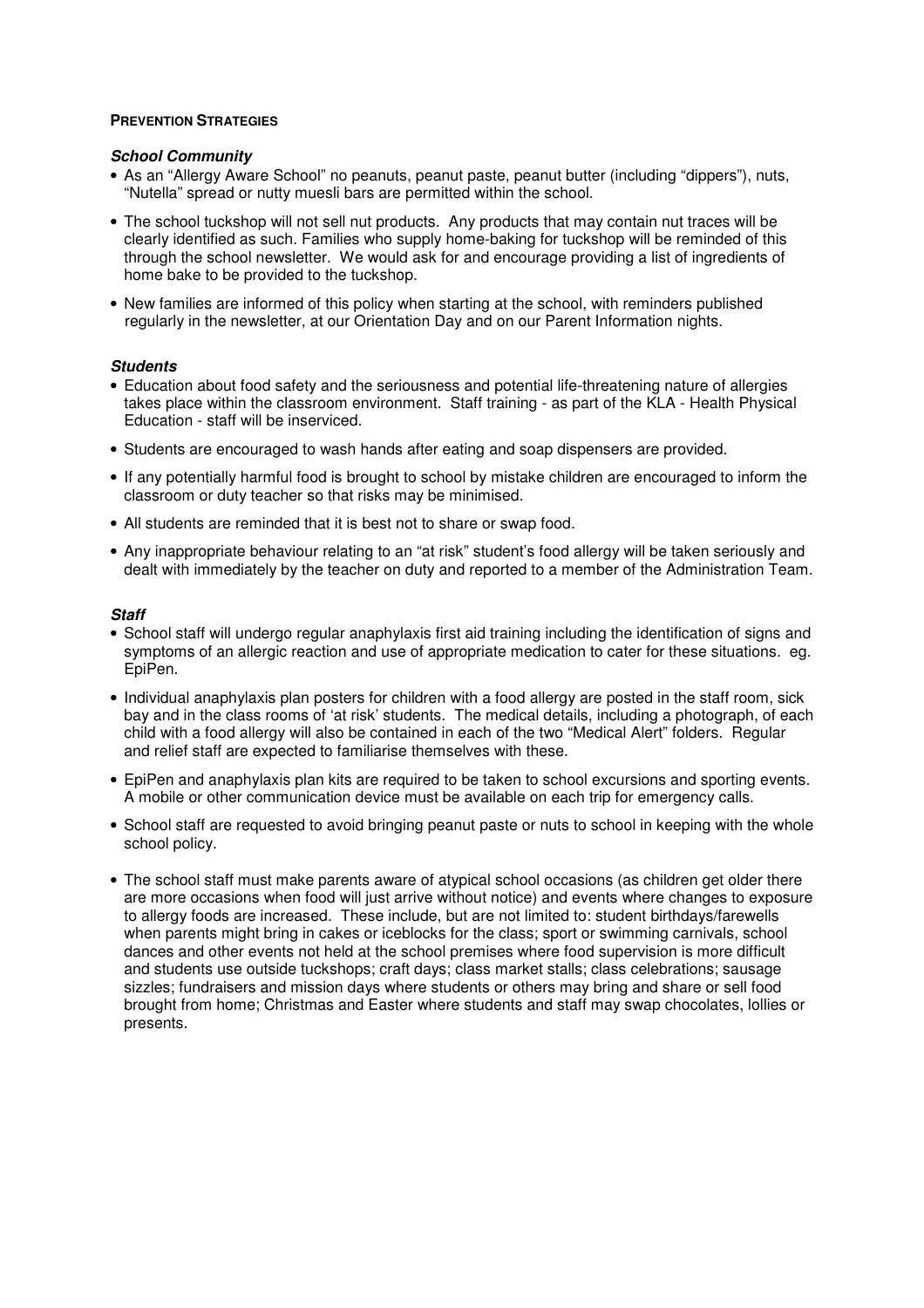# *Families of at risk students*

In terms of the child with the allergy, while it is a matter for the parents as to whether the identity of the child with the allergy is revealed to the other students and the parents, it is in the best interests of the child that this occurs. The information about the child's allergies MUST be communicated to all school staff as they would have a responsibility to act if they saw the child exhibiting any of the symptoms described.

# **Parents should supply:**

- 1 medical kit containing: an EpiPen; an unlaminated colour copy of the child's anaphylaxis plan; any other prescribed medications such as anti-histamine or Ventolin. These will be kept in a prominent position within the staffroom.
- 4 anaphylaxis plan posters with colour photos of the child in both uniforms, laminated and signed by the child's doctor. These will be displayed in the sickroom, classroom, tuckshop and staffroom.
- Identification bracelet, wrist band or similar. (i.e. Medicalert bracelet). (www.medicalert.com.au)

Replacing the Epipens and other medication required for the treatment of such allergies will be the responsibility of the child's family. It is also advisable to replace photos/anaphylaxis posters every year as the student grows.

### **Parent/caregivers should:**

- Inform the principal in writing that their child is at risk of anaphylactic reaction.
- Notify the school via an "Action Plan for Anaphylaxis" of any advice from a treating medical practitioner. The action plan must contain a photo of the student, a list of known allergies, parent contact information, symptoms and signs of mild and severe allergic reactions, and actions to undertake in the event of an emergency. This plan must be signed by a treating medical practitioner.
- Provide written authorisation for the school to administer the EpiPen or other medication or to assist a child to administer the medication.
- Provide an EpiPen to the school for use with their child. They will need to ensure that the EpiPen is clearly labelled and not out of date, and replace it when it expires or after it has been used.
- Teach and encourage children to self-manage.

# **Planning for the Individual Student: Entry into School**

Prior to entry into school (or, for a student who is already in school, immediately after the diagnosis of a life-threatening allergic condition), the parent/guardian should meet with the school to develop an individualised anaphylaxis plan.

### **Classroom Protocols/Guidelines**

All teachers, aides, volunteers, students will be educated about food allergies.

All parents/guardians of students in the class to be notified that there is a student/s with a lifethreatening food allergy and the foods which cause this allergy. Request sent home with a list of foods that must not be brought to school.